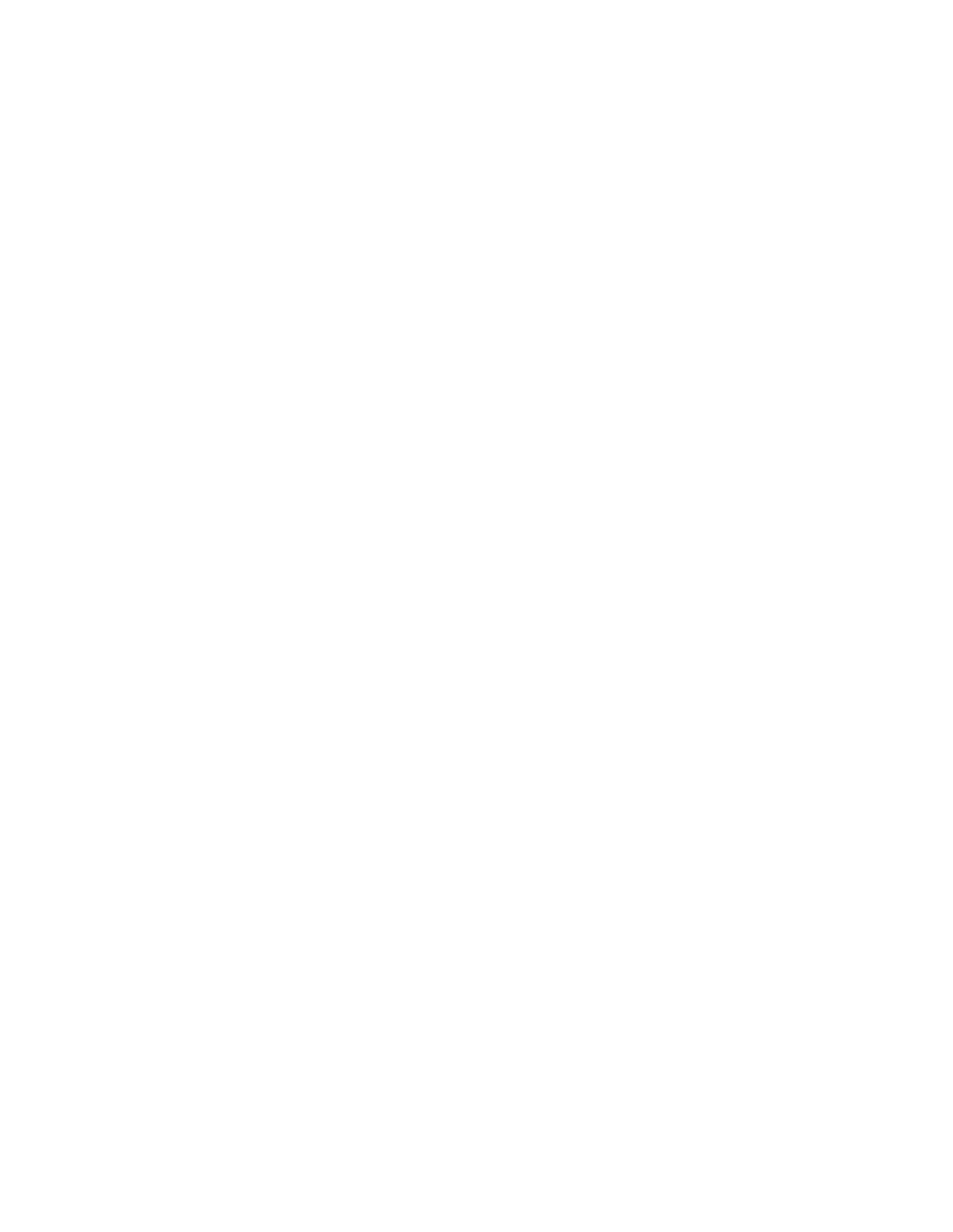# **1 Safety Considerations**

**Calibration of unit -** The accuracy specifications of the product are valid for one year after the date of calibration, and the product requires recalibration after this period.

Only operate the measuring **instrument properly, for its** intended purpose and within the parameters specified in the technical data. Readings from moisture meters are not definitive but are used to help a professional make informed judgment to the material's moisture condition. Conductive material such as salts, carbon and metal can give false positive readings.

# **2 Search Mode (REL)**

The Aquant non-invasive mode gives readings, in relative terms, of the moisture condition up to 3/4" beneath the surface of materials. This mode of operation is ideal for making rapid surveys of solid walls and floors and to pinpoint areas of concern that may justify a more extensive investigation.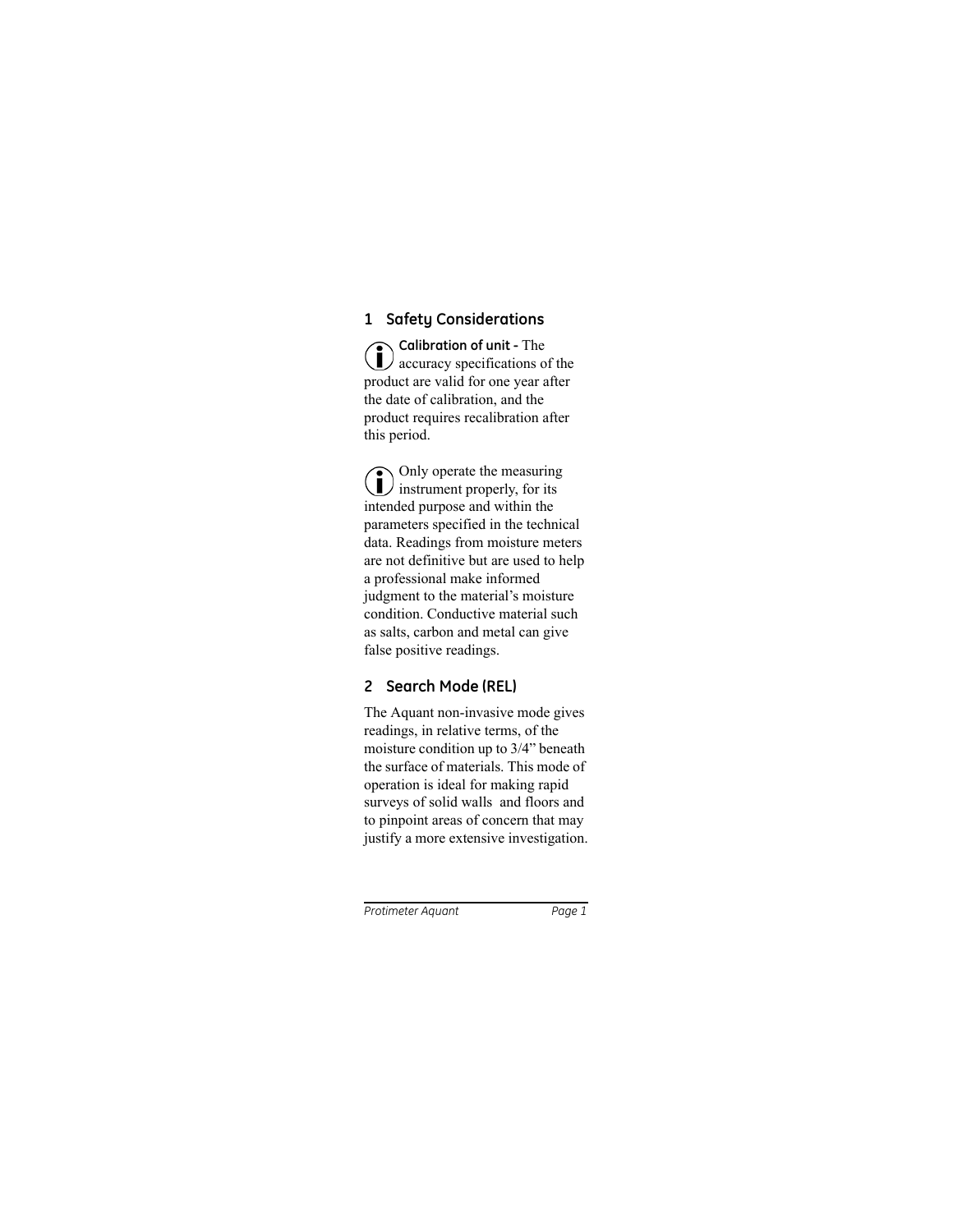# **2 Search Mode (REL) (cont.)**

The Search mode may also be used as an alternative to the Measure mode when it is impractical or undesirable to push electrode pins into surfaces. Consider, for example, taking moisture readings behind ceramic tiles in shower cubicles or in walls covered by quality wallpapers where pinholes would not be acceptable. Surface moisture (such as condensation on an otherwise dry wall) has little effect on Search mode readings. Conductors (other than water) within the material may cause high Search mode readings. Make sure the flat surface on the back of the meter is in full contact with the material to be tested.

It is recommended that users place the meter onto different areas to measure and do not slide the meter across surfaces.

#### **Note:** *Sliding the meter can cause premature wear to the back of the meter.*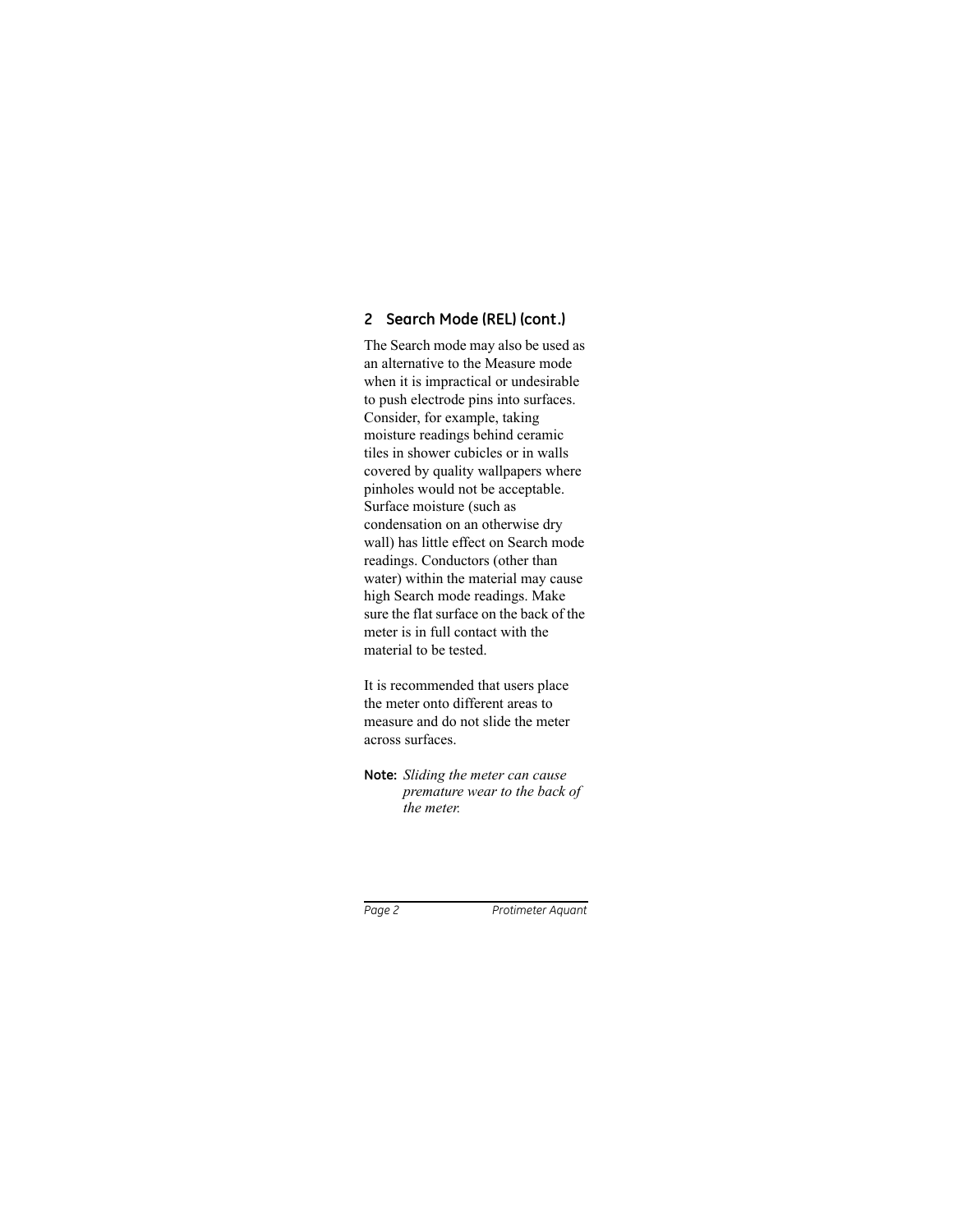# **3 Reference Mode**

Measure the material until the meter's reading is stable, then press  $\triangleright$  for 2 seconds. This will store the reading until the mode changes of the meter turns off. Now all reading taken after will be displayed as normal, but below you will see a second reading that shows you if the material is measured above or below the original reading. Reference mode can be useful when trying to establish what materials are above or below a point of reference or dry standard. See page 6 for further information.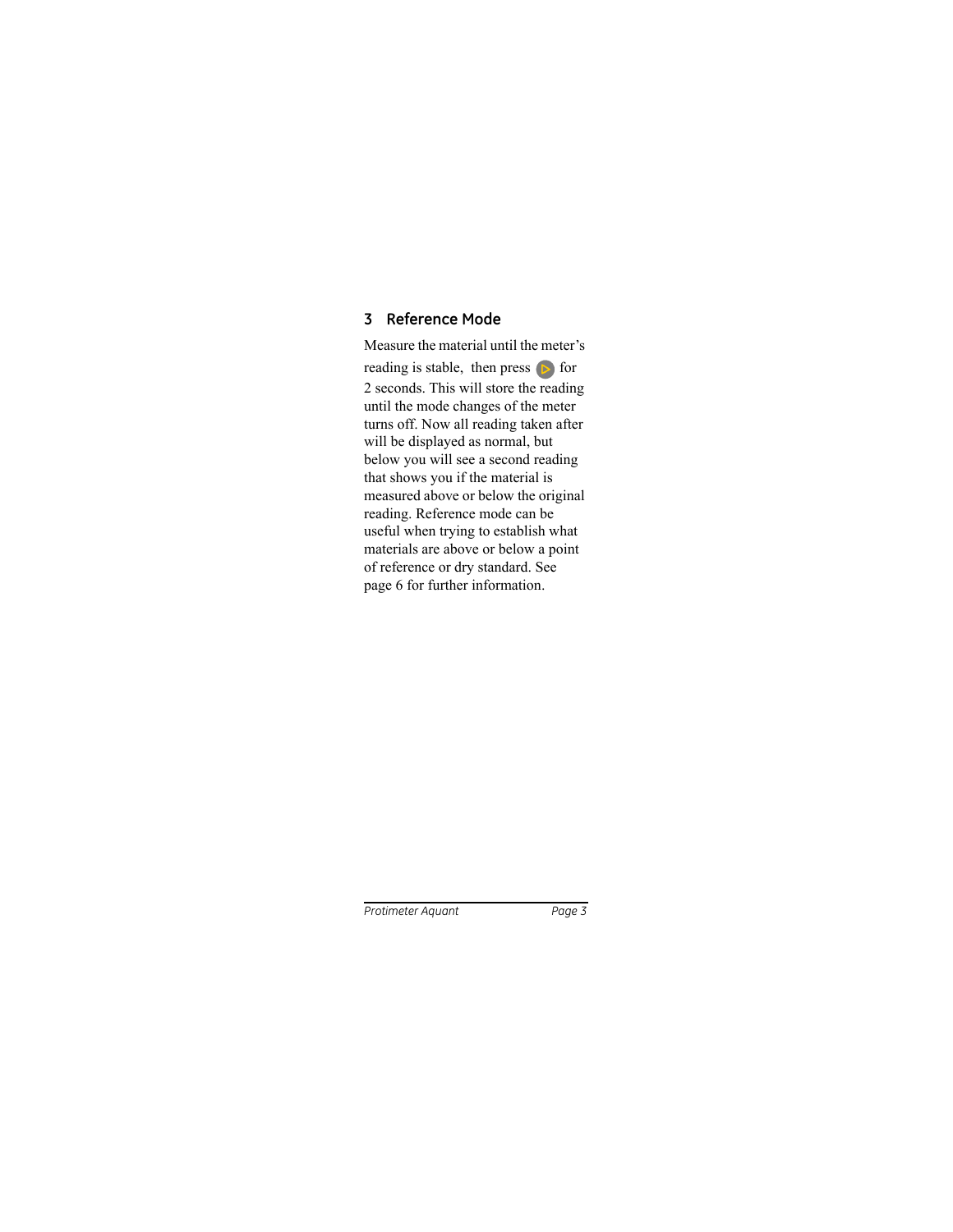## **4 Operating Aquant**

**Switch On:**



The unit turns on, with the LCD displaying all the segments and sweeping the LED bar graph.

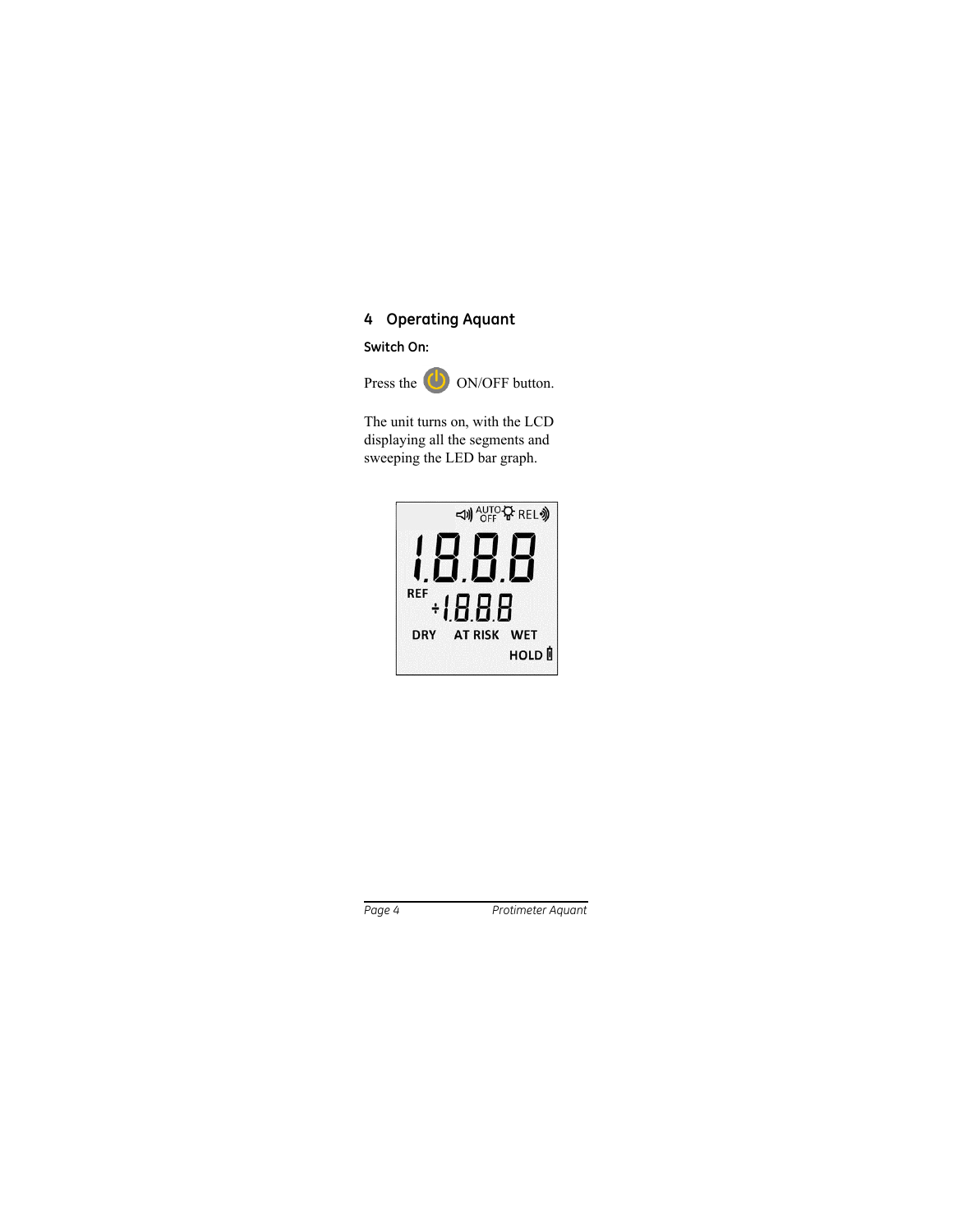#### **Measurements:**

The numeric measurement and color LED will be shown as well as the "DRY" (green) or "AT RISK" (yellow) or "WET" (red), based on the measurement shown.

```
7-16.9 DRY (Green)
```

```
17-19.9 AT RISK (Yellow)
```
**20-99.9 WET (Red)**



**Reference Mode of Measurement:**

Take the first measurement which needs to be taken as reference. While the first reading is displayed on the

screen, press and hold the  $\triangleright$  button for 2 seconds to enter the Reference Mode. The display will be similar to the one shown below.



To return to the normal measurement

mode, press  $\left( \right)$  again.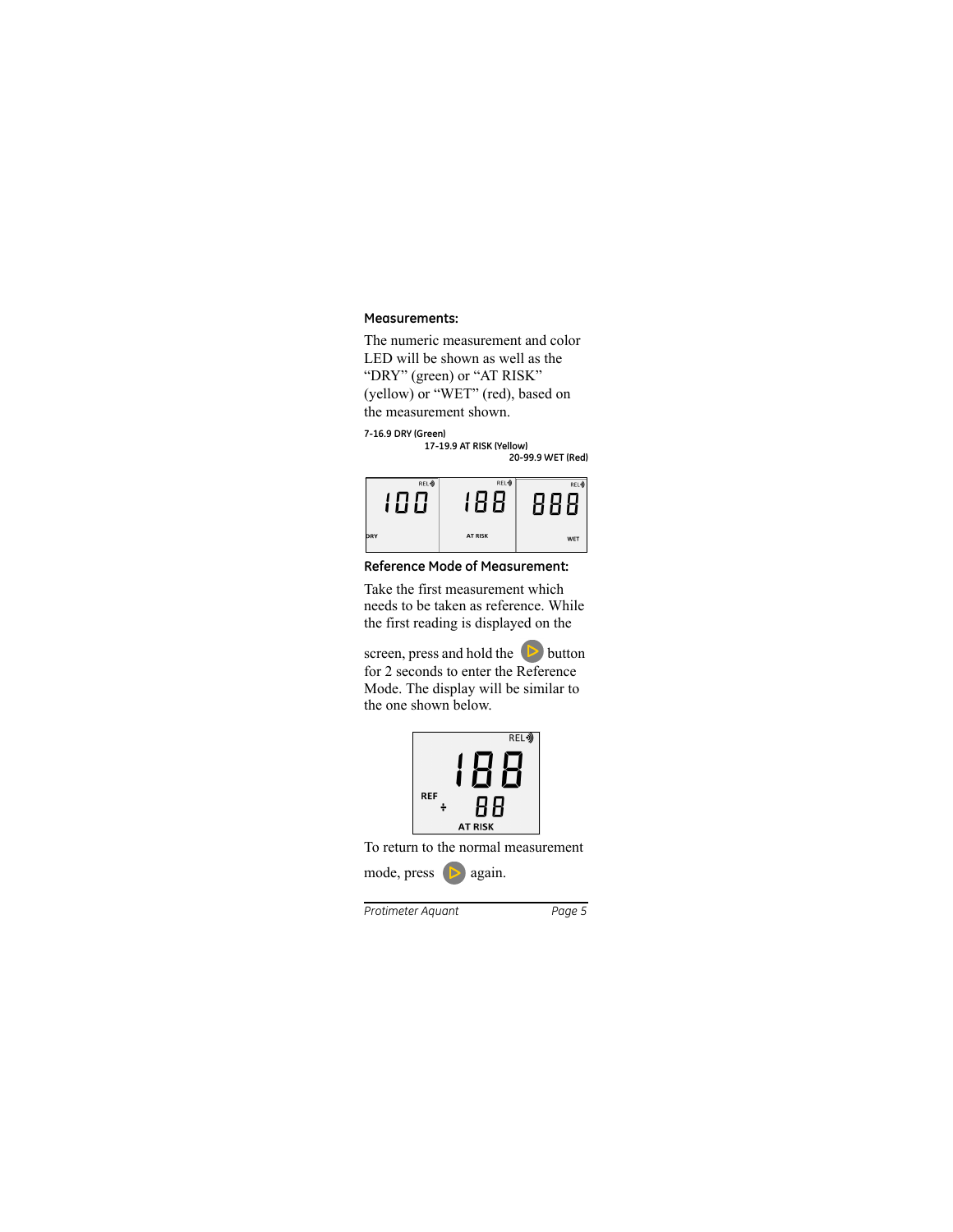**Settings:**

Press and hold the  $\triangleright$  button and

switch on the unit by pressing . Hold both the buttons until the Aquant displays the version.



Release both buttons while it shows the version number. The unit enters Settings Mode.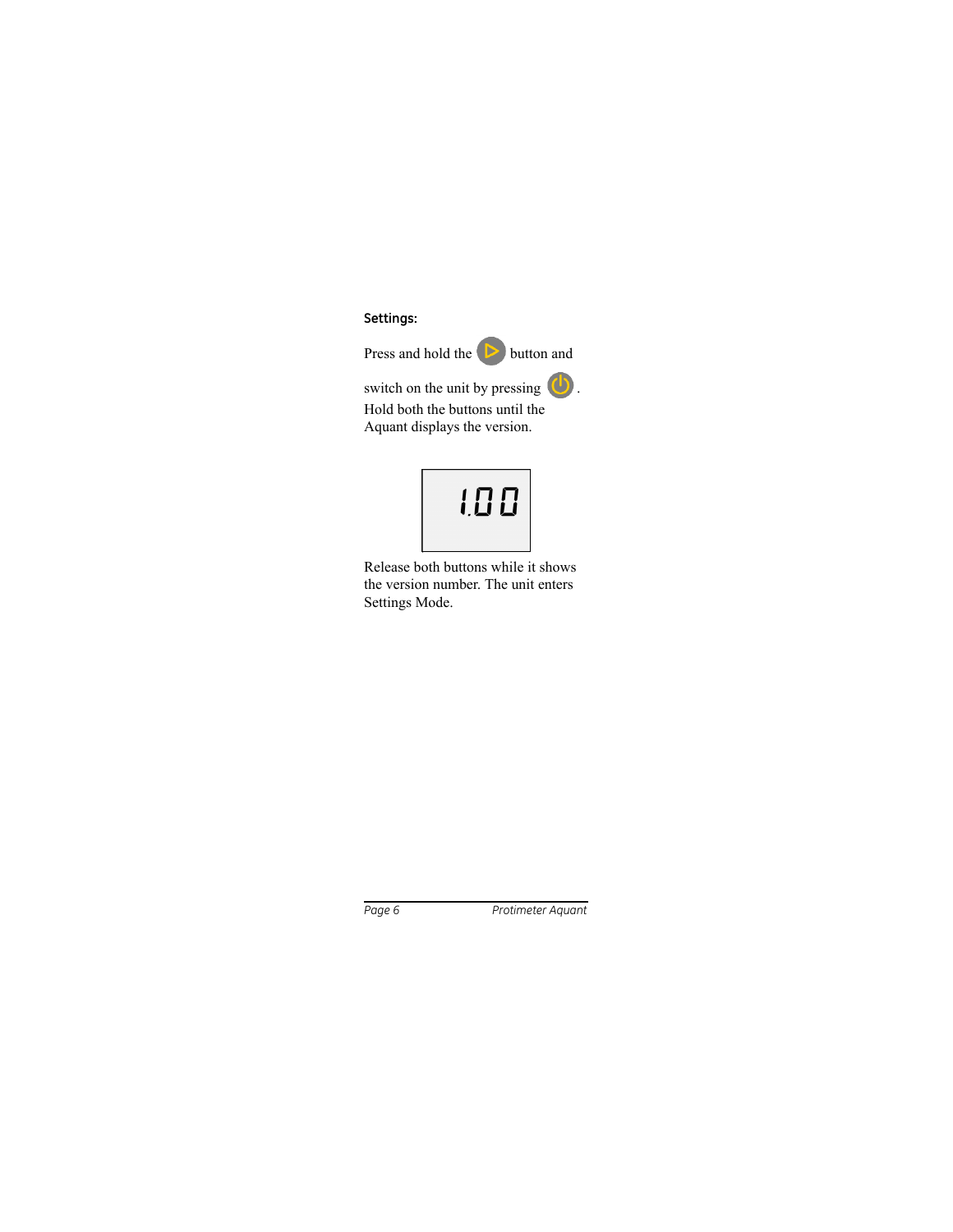## **DRY, AT RISK and WET Settings:**

The first screen to appear in Settings is the DRY, AT RISK and WET setting screen.

This screen sets whether the indication on the display needs to be switched ON or OFF. When it is ON, the moisture condition will be displayed on the screen. When it is OFF, no indication is displayed on screen.

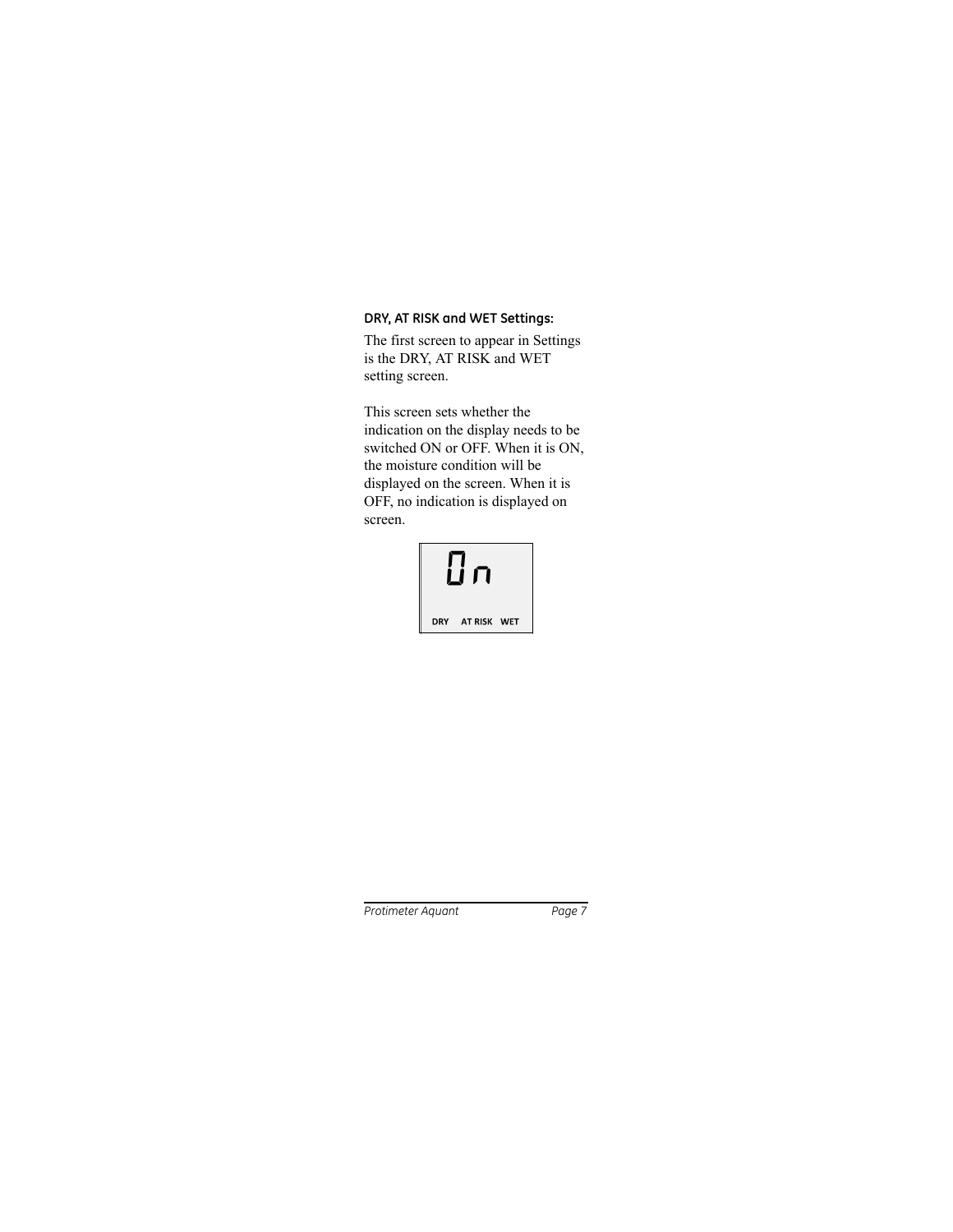### **DRY, AT RISK and WET Settings (cont.):**

Use the  $\triangleright$  button to turn ON/OFF the settings.



If the unit detects no key press for 2 seconds in the Setting screen, it moves to the next setting.

Pressing the **button**, after you have entered the desired setting, will save the setting and move the screen to the next setting.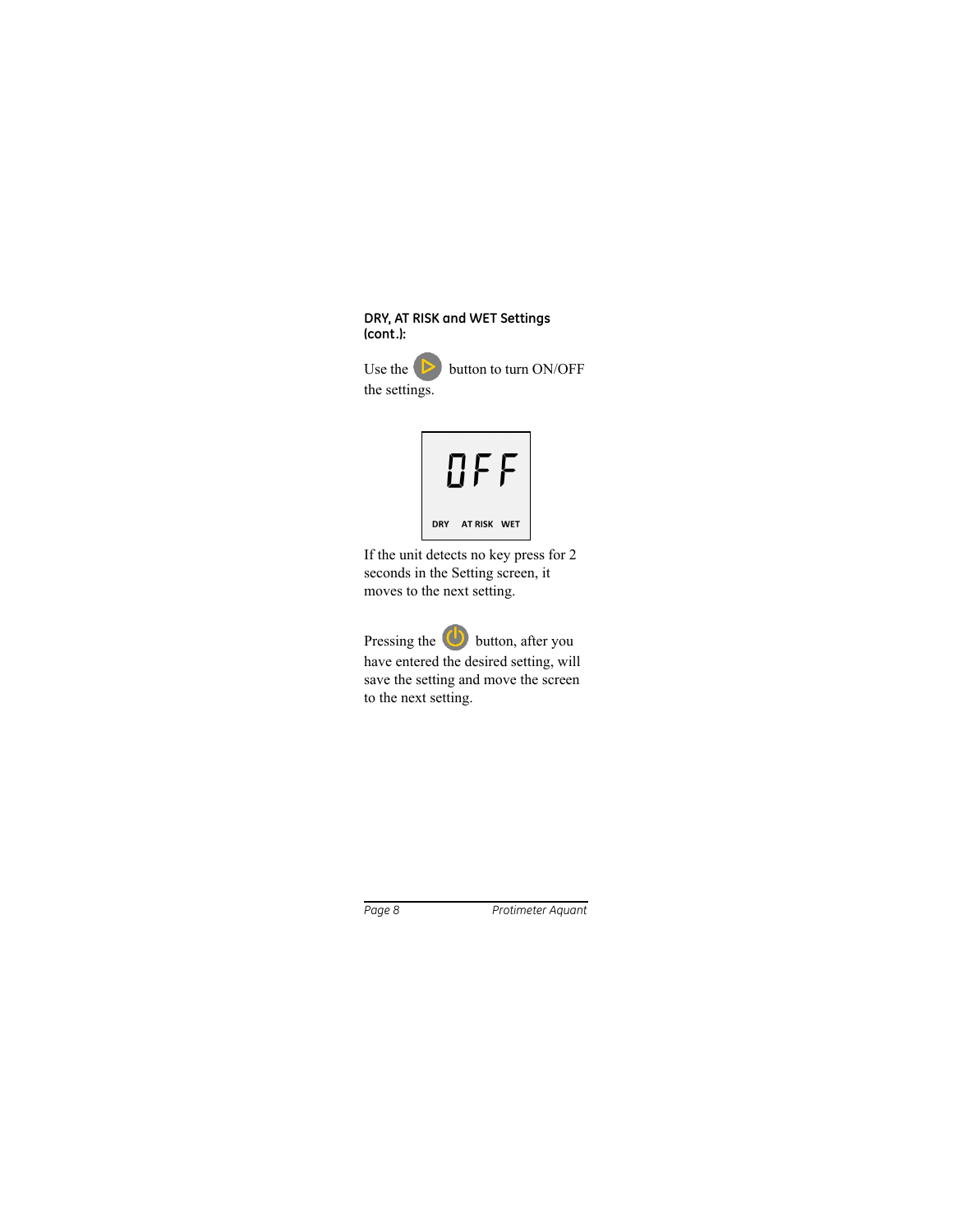### **Buzzer ON/OFF Settings:**

Once the DRY, AT RISK and WET settings are entered, the next setting turns the Buzzer ON or OFF.





To change the settings, press the button.



If the unit detects no key press for 2 seconds in the Setting screen, it moves to the next setting.

Pressing the  $\bigcirc$  button, after you have entered the desired setting, will save the setting and move the screen to the next setting.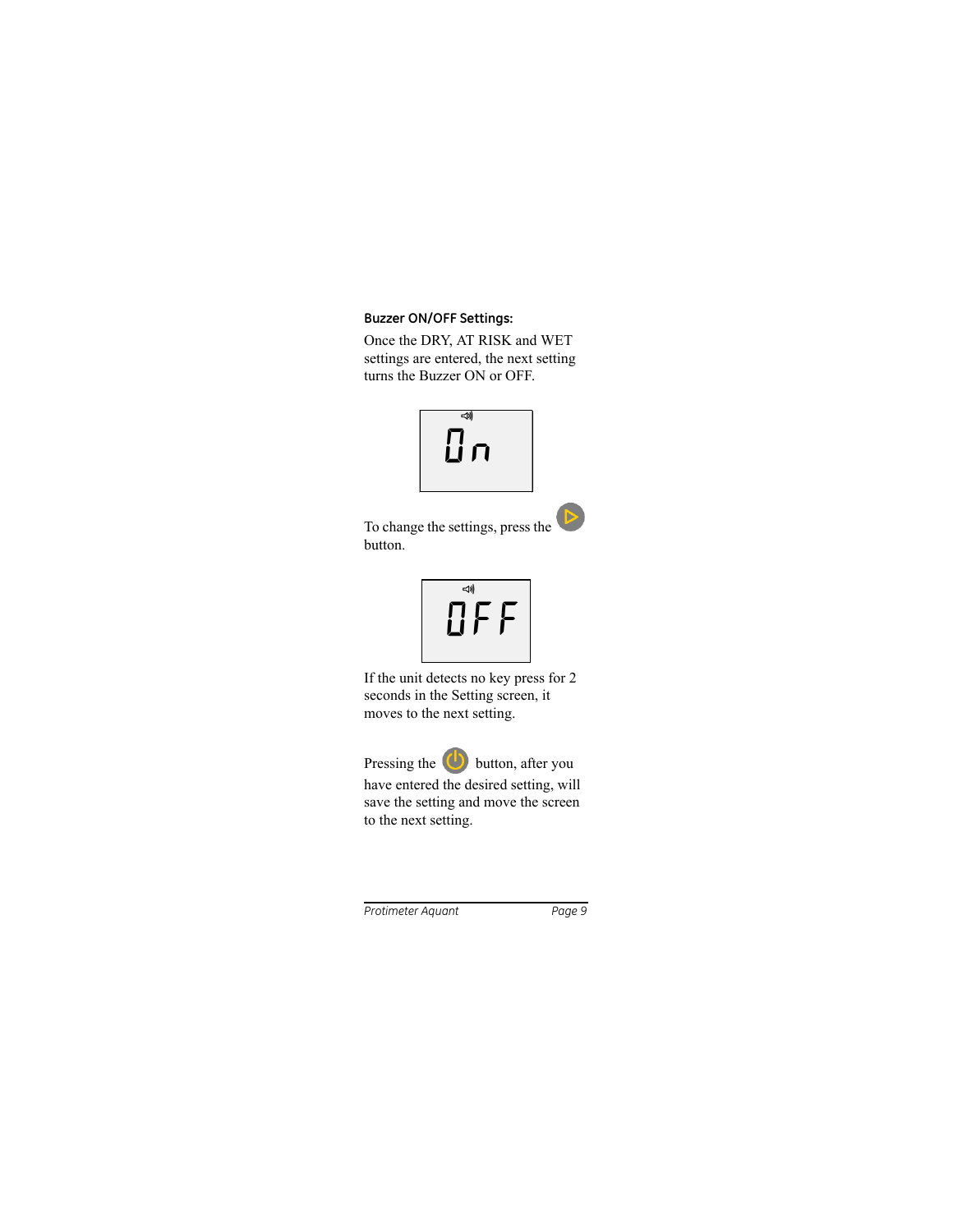## **Backlight Settings:**

Once the Buzzer settings are entered, the next setting turns the Backlight ON or OFF.





To change the settings, press the button.



If the unit detects no key press for 2 seconds in the Setting screen, it moves to the next setting.

Pressing the **button**, after you have entered the desired setting, will save the setting and move the screen to the next setting.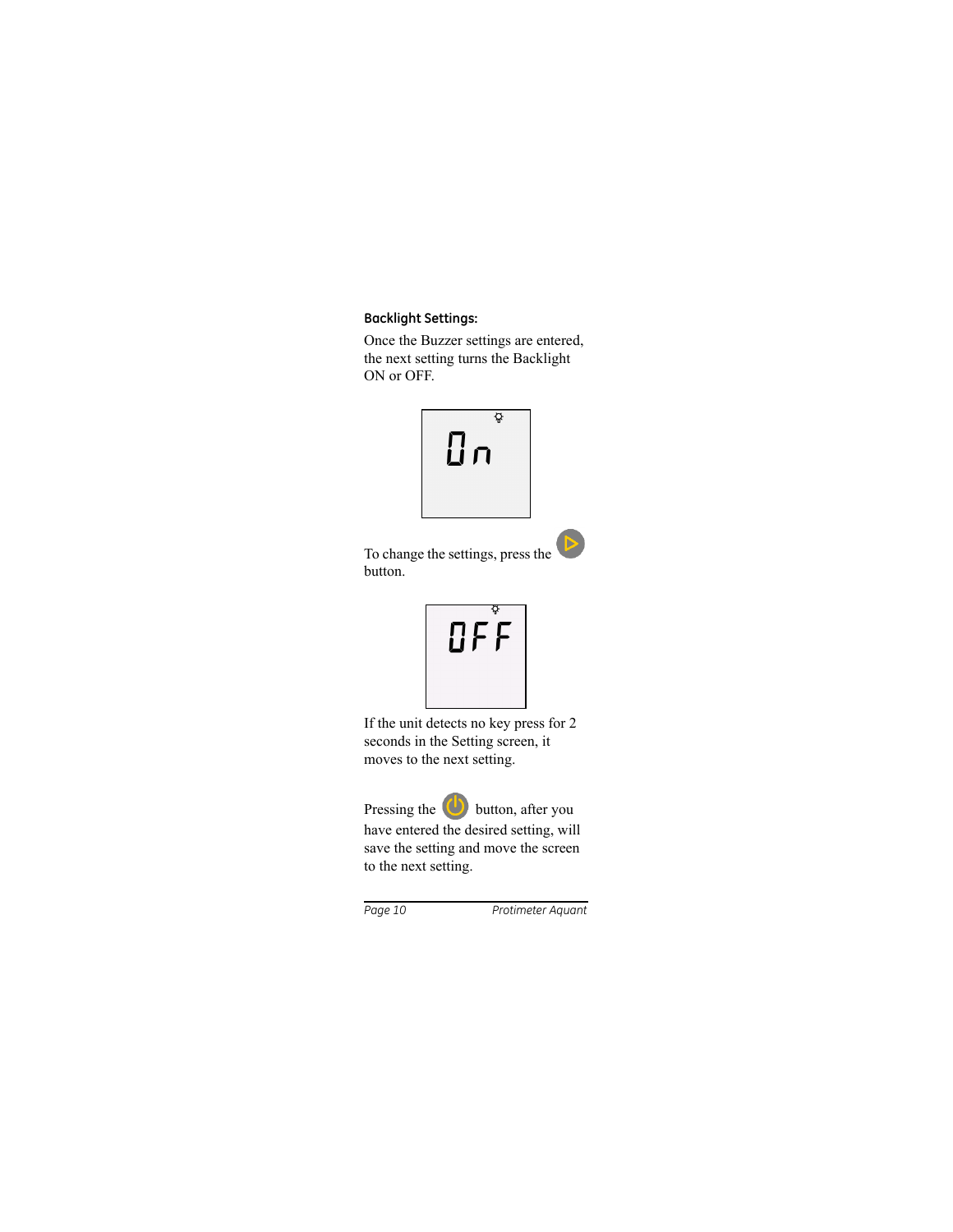## **Auto Off Time Settings:**

When Auto Off is set, the unit will shut down automatically at a specified time between 1 and 6 minutes, if there is no key press detected within the set time.

For example, if the Auto Off time is set as 1, then the unit will automatically shut down after a minute when no key is pressed.



The duration will change based on the set time of 1- 6 minutes.

If the auto off time is set to be "0", then the unit will not automatically turn off. A user must manually turn it

off by pressing and holding the button for 5 sec.

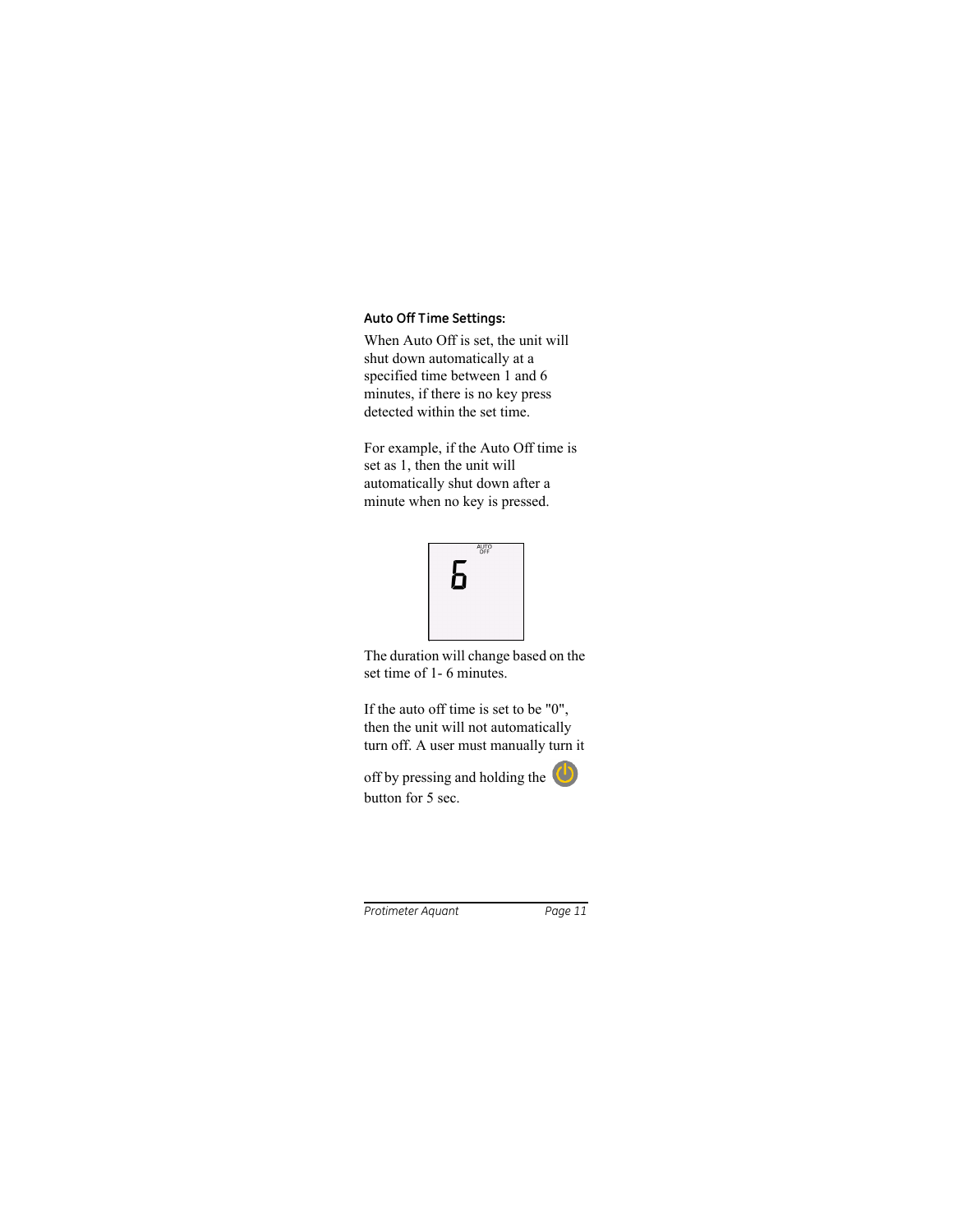## **Auto Off Time Settings (cont.):**

Turn off time can be set by pressing



the button, and can be saved by

pressing  $\bigcirc$ .



After you save this setting, the unit will exit to the measurement screen.

## **Battery Low Indication:**

Whenever the battery is low, there will appear a battery low indication symbol on the screen (bottom right). This indicates that the battery is low and should be replaced soon. The unit will continue to perform in battery condition within the specified accuracy, and turns off when the battery reaches the limit.

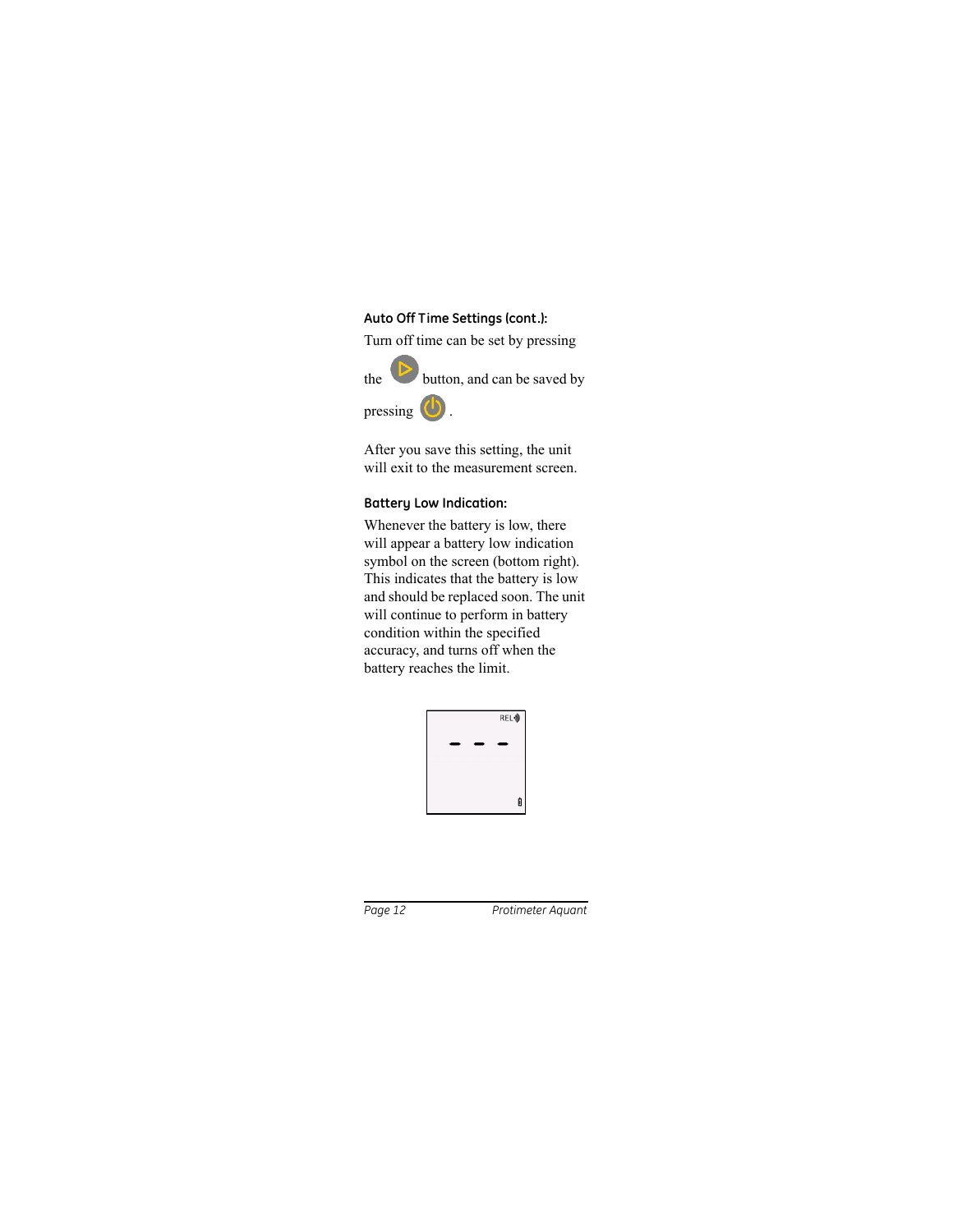## **Holding/Freezing the Reading:**

While measuring, if the reading needs to be frozen for any observation,

press  $\bigcirc$  during measurement. A text "HOLD" will be displayed on the screen.



# **5 Battery Replacement**

A 550mAh battery will last continuously for more than 20 hours for a Aquant in operation. A Battery Low indication on the screen indicates that the battery needs to be changed in a short time.

Remove the screw assembled to fix the battery lid on the back side of the unit. Slide the battery lid downwards applying a little pressure with the thumb to open the battery compartment.

Remove the battery, and replace. Care must be taken to ensure that the polarity is correct as below. Place the battery inside the compartment.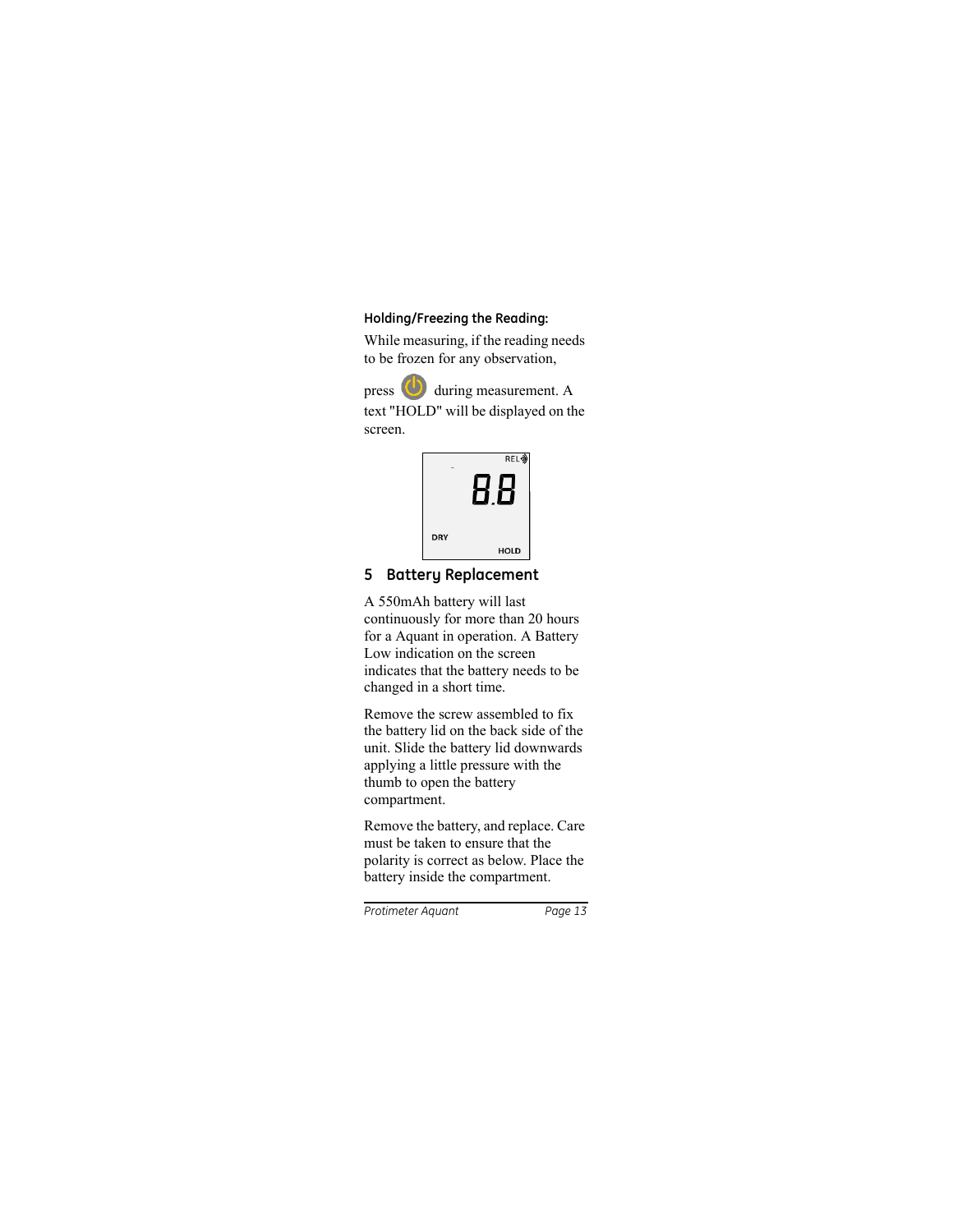# **6 Technical Specifications**

## **Operating Conditions:**

Operating temperature range:  $0^{\circ}$ C to 50 $^{\circ}$ C

Humidity: 0 to 90% RH, non-condensing

### **Measurement Specifications:**

Non-Invasive moisture measurement: Measurement depth: up to 3/4" (19mm) deep Reading: 70 to 999 (no effect on reading by surface moisture)

## **7 Physical Specifications**

### **Power:**

9V- Alkaline 550mAh Battery low indication on LCD

### **Size:**

19cm x 6.5cm x 5cm  $(7.5" \times 2.5" \times 2")$ 

### **Gross Weight (without battery):**

 $\sim$ 240g

### **Buzzer**

Audible buzzer for Key tone and measurement indication, user configurable

## **Regulatory Compliance**

CE, RoHS, ETL